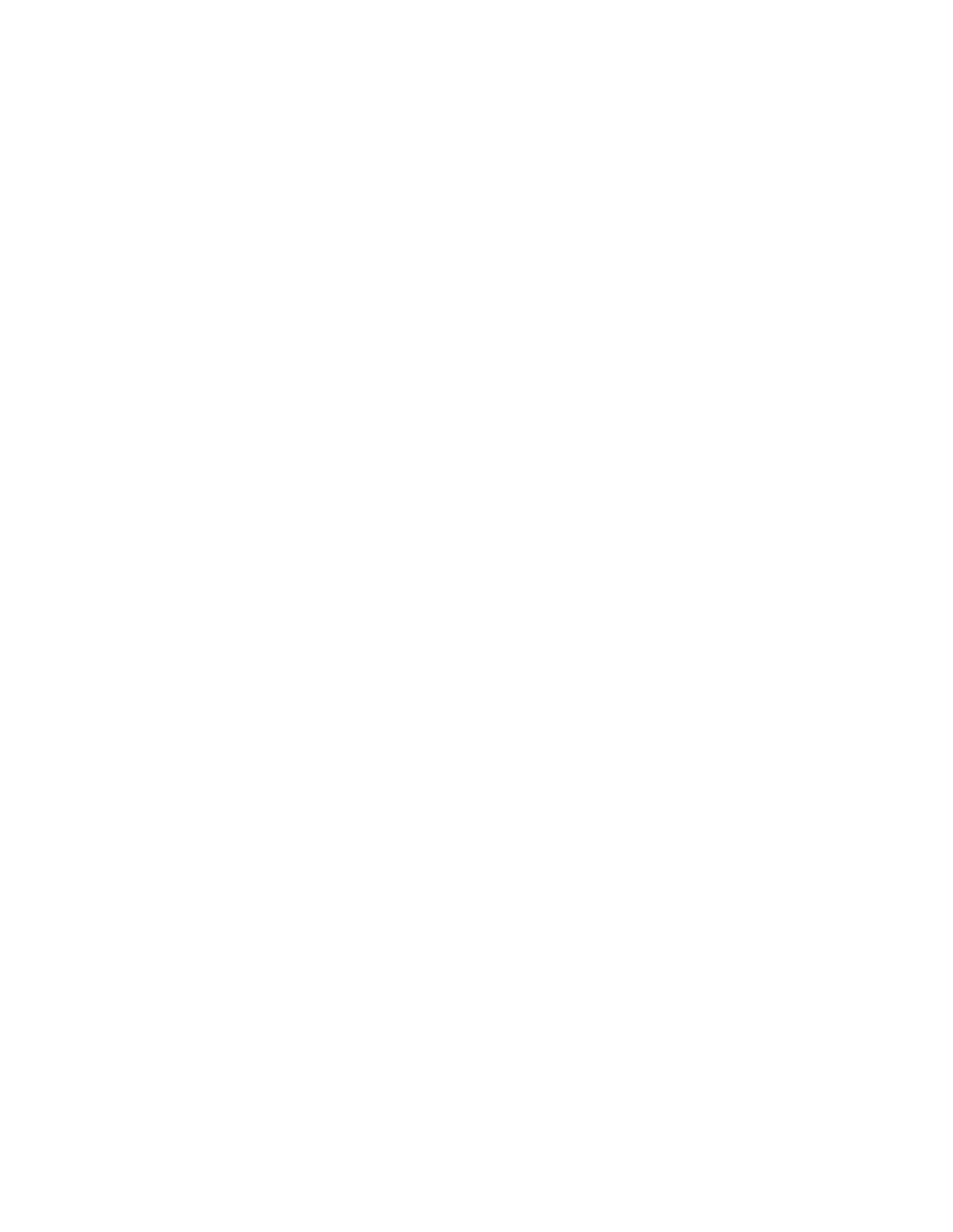#### **PSG TRIALS**

Any voting or associate member of the PSG may make application to the Executive Committee for authorization of a PSG trial by submitting a proposal in accordance with the submission guidelines set forth in the document entitled "Procedures for Review of New Study Proposals," which is posted on the PSG web site. All proposals will be reviewed by the Scientific Review Committee, and then a decision will be made by the Executive Committee, based on the recommendation of the Scientific Review Committee. In its decision as to whether or not to authorize a trial, the Executive Committee shall address the aims, objectives, scientific and clinical adequacy of the protocol, qualifications and capabilities of the investigators, mechanism for funding, and sponsorship for the proposed trial.

For each authorized PSG trial, a principal investigator (PI) and co-principal investigator (Co-PI) will be appointed by the Chair and approved by the Executive Committee. The PI and Co-PI, who may be members of the Executive Committee, should represent different institutions and be appointed as a team.

The PI and Co-PI for each authorized PSG trial shall appoint a steering committee consisting of three or four investigators who preferably are not directly involved in the evaluation of subjects for that trial and not participating as investigators in competing, commercially sponsored trials. The steering committee will include a chief biostatistician for the trial, to be appointed by the director of the selected Biostatistics Center, and a coordinating director for the trial, to be appointed by the director of the selected Coordination Center. The director of the Biostatistics Center and the director of the Coordination Center may serve respectively as the chief biostatistician and coordinating director for the trial. All members of the steering committee, including the chief biostatistician and coordinating director must be approved by the PSG Executive Committee. Subject to approval by the Executive Committee, the PI may also appoint a head study coordinator and other appropriate PSG personnel to serve as ex-officio members of the steering committee.

All PSG steering committees will make use of the services of a PSG credentialed Coordination Center and PSG credentialed Biostatistics Center under the supervision of their respective directors. All PSG steering committees will also ensure that trial policies governing confidentiality, human subjects, clinical practice, conflict-of-interest and publication are consistent with policies contained in the PSG Bylaws.

The PI for each PSG trial will be responsible for formulating the protocol, overseeing the implementation, and supervising the analysis and reporting for the trial. The PI will also be responsible for securing adequate sponsorship and support for the trial. Funding for the trial will be directed primarily through an account at the affiliated institution of the PI, under the rules and regulations of that institution and of the sponsor. The PI, through his or her institution, will be responsible for subcontractual arrangements with the participating investigators and their institutions. The PI will also be responsible for subcontractual arrangements with the selected Coordination Center and the selected Biostatistics Center of the PSG. The Co-PI will assist the PI in carrying out these responsibilities and assume the responsibilities of the PI in the event that the PI is absent or incapacitated.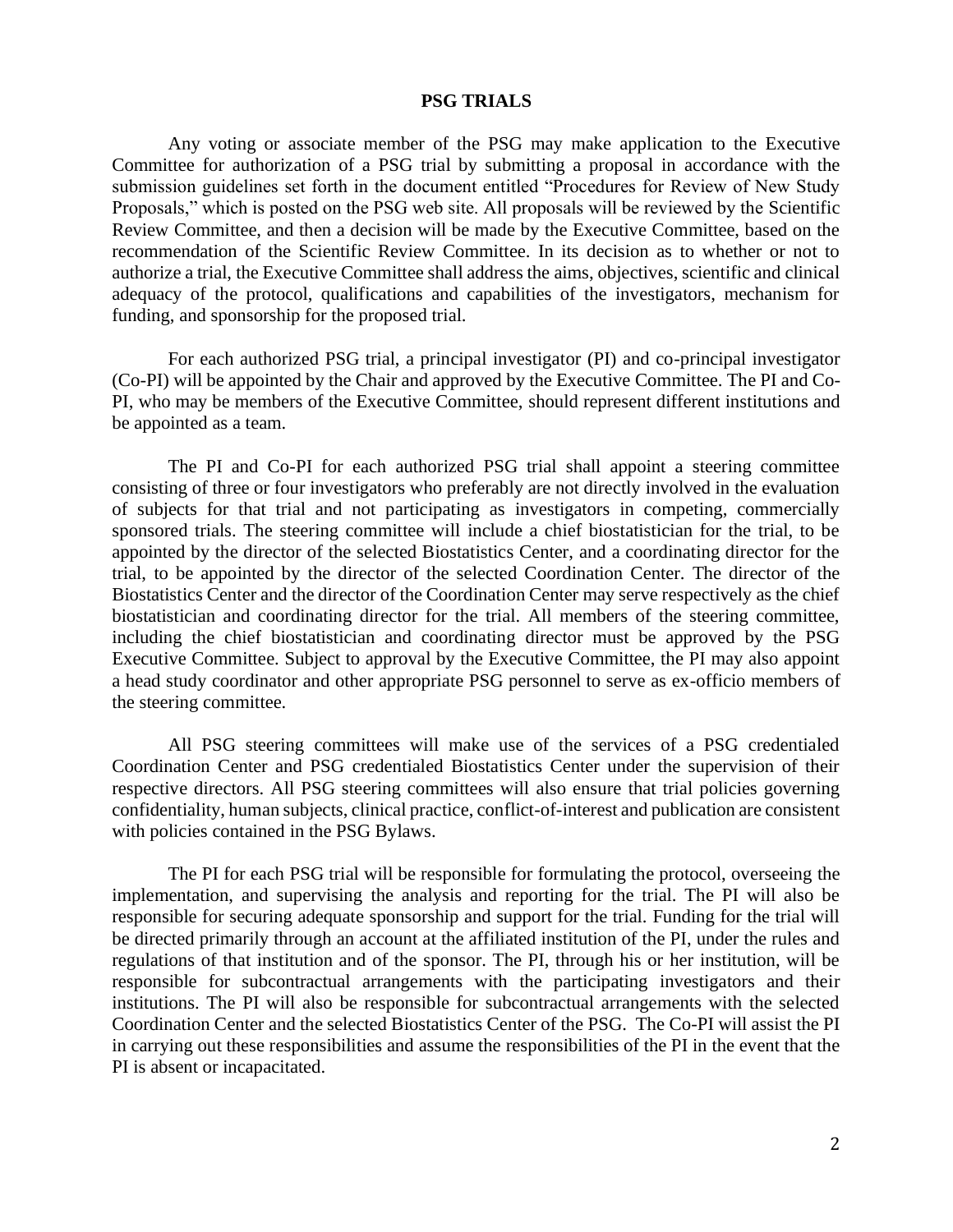As appropriate, the PI will also appoint working groups and study committees to assist in the planning and implementation of the trial. These committees may include an independent (safety) monitoring committee and working groups to oversee secondary analyses and their publication.

Each steering committee will be responsible for the selection of site investigators for that study, and for assisting the PI and Co-PI in the implementation, analysis and reporting of the trial results. Participating site investigators for the trial will be selected from the current PSG listing of voting and associate members and of other qualified investigators who request participation in PSG trials.

Each steering committee will also be responsible for removing from active trial participation any steering committee member, investigator (administrative or enrolling) or coordinator who does not fulfill his/her obligations to the trial or who does not maintain the standards of the PSG with respect to confidentiality, conflict-of-interest, disclosure or publication policies.

#### **PARTICIPATION IN PSG TRIALS**

For **clinical drug trials**, all PI's and sub–I's **MUST** be credentialed PSG members. If you are a provisionally approved PSG member you must provide the name of the PI at your institution that will be your "admin PI" while completing your first clinical trial with the PSG.

For **observational,** and **non-pharmacological cognitive or behavior clinical trials**, all primary investigators must be credentialed. The PI of the study will be charged with deciding if sub-I's must be credentialed as well. Their decision must be stated in the study protocol.

Those who are approved as **"study specific**" PI's for PSG trials may only work on the trial in which is specified in their credentialing application. Their status in the PSG database will be end-dated at the completion of the trial. Should these individuals wish to participate in additional PSG trials they must fully re-apply for credentialing with updated documentation.

If a PSG credentialed PI moves to a new institution which is not a current PSG site, they must inform the PSG Administrative Director and proceed with the application to credential their current site before submitting for participation in upcoming PSG trials.

**Coordinators** are not required to be credentialed. Their qualifications are taken into consideration during the credentialing of their institution or the primary investigator that they are working with.

#### **COMMITTEES**

The Nominating Committee will be responsible for nominations and elections as set forth in Article IX. The Nominating Committee will consist of a chair and approximately four other members to be appointed by the chair of the Executive Committee for a one-year term (between annual PSG meetings). Members of the Nominating Committee are ineligible for nomination as an officer of the PSG during their term of service.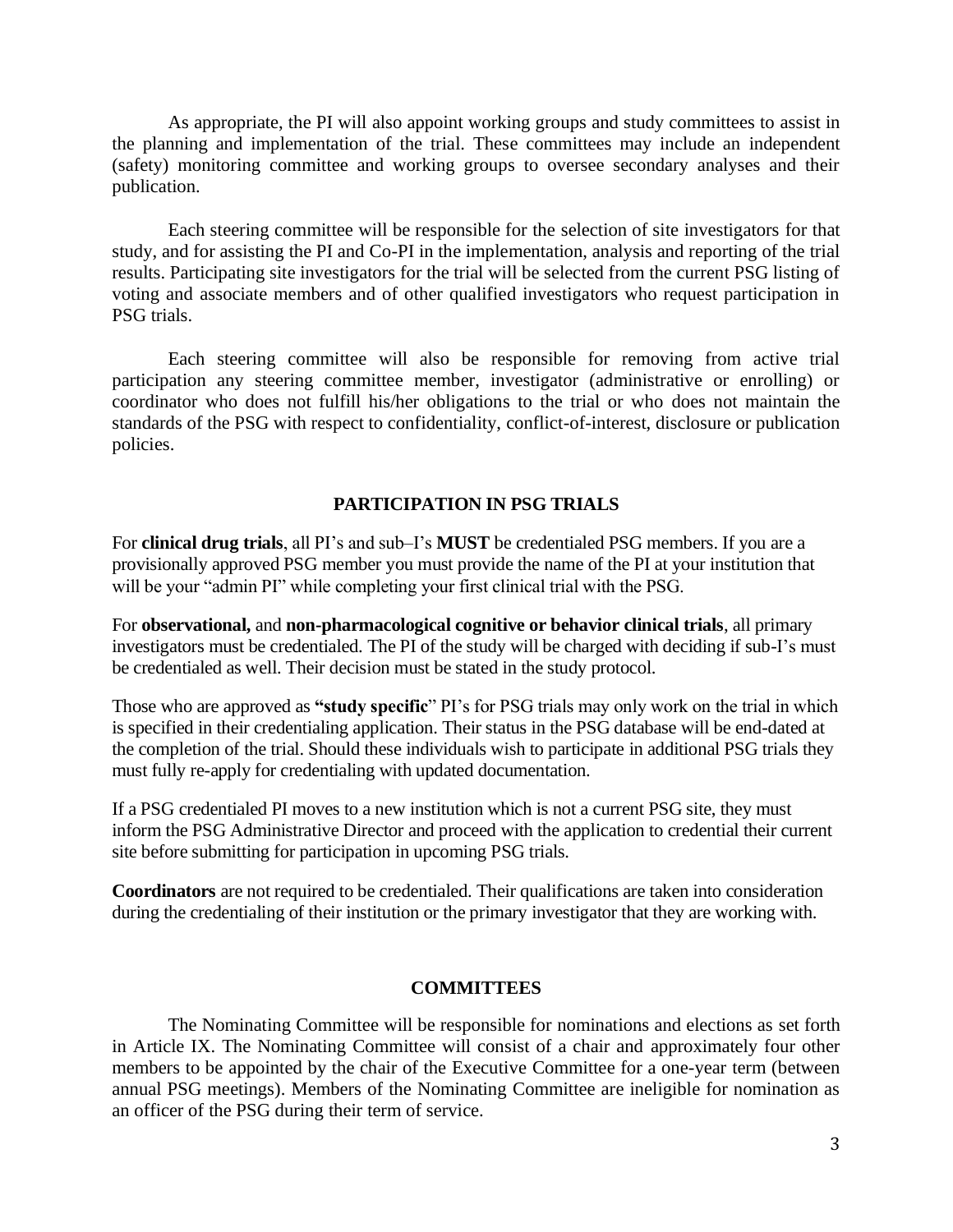The Standards Committee will be responsible for professional standards including the annual review of conflict-of-interest guidelines of the PSG, as set forth in Article XIII, and for making recommendations, if any, to the Executive Committee for additions or revisions of these policies. The committee will also assist the Executive Committee in the oversight and adjudication, as necessary, of problems or conflicts arising in the maintenance of professional standards and the implementation of these guidelines. The committee will establish mechanisms of due diligence and due process in considering and making recommendations to the Executive Committee for disciplining or expelling a voting or associate member of the PSG. At the request of the Executive Committee, the Standards Committee may be asked to investigate and recommend action upon charges or allegations of scientific or professional misconduct or concerns raised regarding conflict-of-interest, relevant to participation in PSG studies, committees or in leadership roles (members of the Executive Committee and Chairs and Co-chairs of PSG Standing Committees and of Working Groups). PSG members, and especially members of the Executive Committee, are strongly encouraged to discuss any relevant information with and seek advice from the Standards Committee before they engage in any activity that may potentially present a conflict of interest. Any member of the PSG may bring to the attention of the Standards Committee potential conflict of interest and disclosure issues pertinent to PSG activities by writing a "request for review" to the Standards Committee Chair. The Standards Committee will treat such requests as Confidential, and will be obliged to maintain the inquirer's anonymity outside the Standards Committee to the extent feasible.

The procedures for investigating allegations or concerns and consequent recommendations for disciplinary action or conflict of interest management will be at the sole discretion of the PSG. Such procedures and recommendations will be consistent with those taken by academic institutions, employing organizations, Federal or State granting or regulatory agencies, and/or professional organizations. If a conflict of interest or disclosure issue pertains to one or more members of the Executive Committee, the investigation and recommendation will be the responsibility of the remaining uninvolved members of the Executive Committee and the Standards Committee. This ad hoc review committee will be responsible for final adjudication of the matter, unless it is determined by the ad hoc committee that due to the nature of the conflict it would be best for the Chair of the Standards Committee to appoint a panel of persons external to these committees, or even to the PSG, to adjudicate the matter. The procedures for investigation will be communicated in advance to the involved and affected parties. The Standards Committee will consist of a chair and approximately three other PSG members to be appointed by the chair of the Executive Committee for a term of four years and will rotate off one-half of its members every two years.

The Publications Committee will be responsible for an annual review of PSG publication policies and for making recommendations, if any, to the Executive Committee for additions or revisions to these policies. The committee will also assist the Executive Committee, as necessary, in the adjudication of problems or conflicts arising out of implementation of the PSG publication policy. The Publications Committee will consist of a chair and approximately three other members to be appointed by the chair of the Executive Committee, to serve a term of four years and will rotate off one-half of its members every two years.

The Symposia Committee will be responsible for the annual PSG scientific symposia. The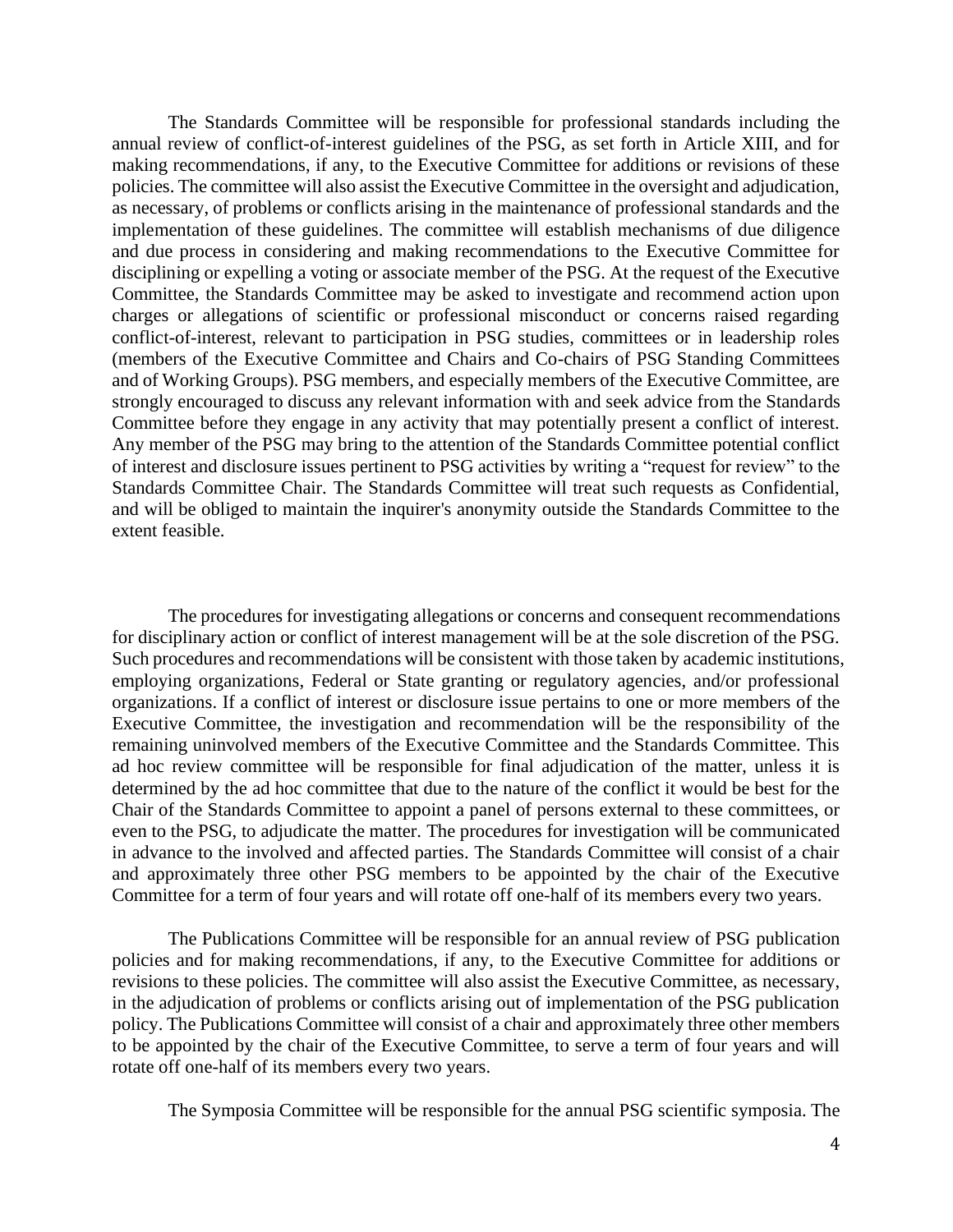Symposia Committee will be responsible for the organization and peer review requirements for the annual symposium on "Etiology, Pathogenesis and Treatment of Parkinson's Disease" and for recommending other scientific forums that may advance knowledge about the cause(s), pathogenesis and clinical impact of Parkinson's disease. The Symposia Committee will consist of a chair and approximately three other members, each to serve a term of four years and will rotate off one-half of its members every two years.

The Scientific Review Committee will review all PSG research proposals including retrospective data mining projects and prospective studies, whether observational or interventional. A primary and one or more secondary reviewers will be assigned and the Committee will review and score each proposal. The Committee will also facilitate contacts with the Mentoring Committee as appropriate. Requests for use of PSG repositories (DNA, CSF, blood, urine, or video) will also be reviewed by the Scientific Review Committee. The Scientific Review Committee will consist of a chair and approximately ten to fifteen members to serve terms of three years and will rotate off one third of its members every year.

The Credentials Committee will be responsible for reviewing applications received from individuals interested in joining the PSG and evaluating the merits of submitted applications. The Committee shall develop and implement a uniform set of standards which shall be used in evaluating applicants; including, but not limited to: the applicant's education and training; academic experience, movement disorder experience; letters of reference; past clinical trial experience; clinical experience and number of patients currently followed and other factors as determined by the Committee. The Credentials Committee will consist of the co-chair of the Executive Committee, who shall act as chair of the Credentials Committee during his/her six year term, and approximately nine members who shall serve terms of three years, with one third of the members rotating off every year.

The Study Budget Committee will be responsible for developing site and "per subject fee" costs for study budget proposal purposes. The Committee will be responsible for providing uniform site and "per-subject-fee" budgetary input for all PSG projects. Costs shall be representative of the needs of the majority of PSG sites. The Committee will also be the focal point for considering changing and newly emergent issues related to site compensatory issues and shall make recommendations on site budgetary issues to the PSG Executive Committee. The Study Budget Committee will consist of a chair and approximately five members, half of whom shall be PSG investigators and half of whom shall be PSG coordinator members. Each committee member shall serve a term of three (3) years, with one third of the members rotating off each year. The Committee may elect to include a number of additional ad-hoc (temporary) members as needed when conducting its work.

The Mentoring Committee will have three main roles. The first is to be responsible for soliciting, reviewing, and selecting candidates to receive the Parkinson's Foundation sponsored mentored clinical research fellowship awards. Secondly, the Committee would serve as a resource for individuals who need assistance in formulating and developing protocols to the point where they are ready for review by the Scientific Review Committee. The Mentoring Committee may provide direct mentorship to or refer to appropriate individuals within the PSG for provision of that mentorship. The third role will be to develop and organize innovative programs to promote interest in Parkinson's disease research, facilitate the development of mentorship relationships, and increase awareness of resources within the PSG that can provide opportunities for initiating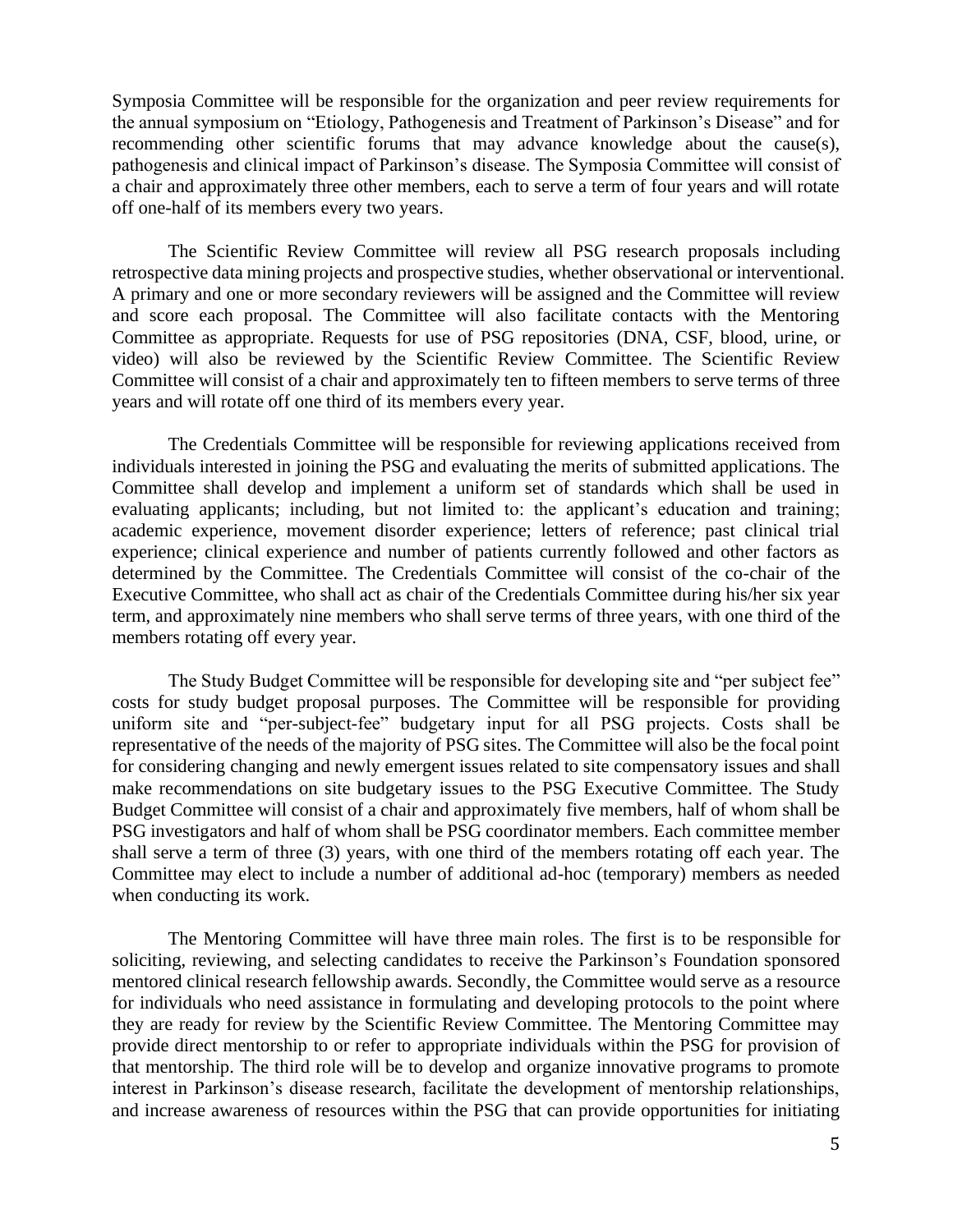research efforts. The Mentoring Committee will consist of a chair and approximately eight members, to serve a term of three years, with one third of the members rotating off every year.

### **PSG PUBLICATION POLICIES**

Publication of our research data by members of the Parkinson Study Group (PSG) is encouraged. There are several reasons for the PSG to prepare and submit publications. They are an important measure of the success of our studies. They are good for the morale of the PSG (investigators, coordinators, consultants). It is likely to be more personally satisfying and professionally rewarding to individual members of the PSG to be an important author on (a) smaller paper(s) than to be one of 70 authors on the primary analysis paper.

The reason for a publication policy is both to encourage publications and to avoid potential conflicts about publication priorities and details before they arise. The authorship and acknowledgements of various types of articles should be formulated according to the following guidelines:

1. All articles utilizing data on patients recruited as part of a study must acknowledge support from the study sponsor(s), unless advised by the sponsor that an acknowledgement is not necessary.

2. Peer-reviewed articles on the major objectives and general demographic descriptions of the study populations should have as authors either the Parkinson Study Group with membership listed in a footnote, or the members of the PSG in the following order: the primary author, the primary biostatistician, PSG investigators in order of the number of their patients enrolled in the study, PSG site coordinators in order of their investigators, PSG members without responsibility for subjects, and the Principal Investigator and Co-Principal Investigator if not the primary authors.

3. Authorship on reports of ancillary studies should be decided by those who proposed the ancillary study to the steering committee.

4. Authorship on publications that come out of the working groups must be decided before the steering committee allows the biostatisticians to release the data, and should include all those who have intellectual input into the work, including biostatisticians, coordinators and consultants. The PSG should be last author on these papers.

5. Authorship on invited reviews and chapters should be decided by the invitee. The steering committee will need to approve the release of any data that is not already in press in a peer review journal to such authors.

6. For the consistency of data reporting, study raw data should not be released for individuals or working groups to analyze. An individual's or a working group's request for data from the steering committee should eventually consist of a hypothesis together with a description of the items from the database to be analyzed and the method of analysis to be done in order to test the hypothesis.

7. Individuals are encouraged to attach themselves to working groups. An individual can be a working group of one, but the steering committee will only release data sets to an individual if his/her hypothesis does not fit under the jurisdiction of an existing working group. Within a working group there can be subgroups interested in different aspects of a problem. Two subgroups